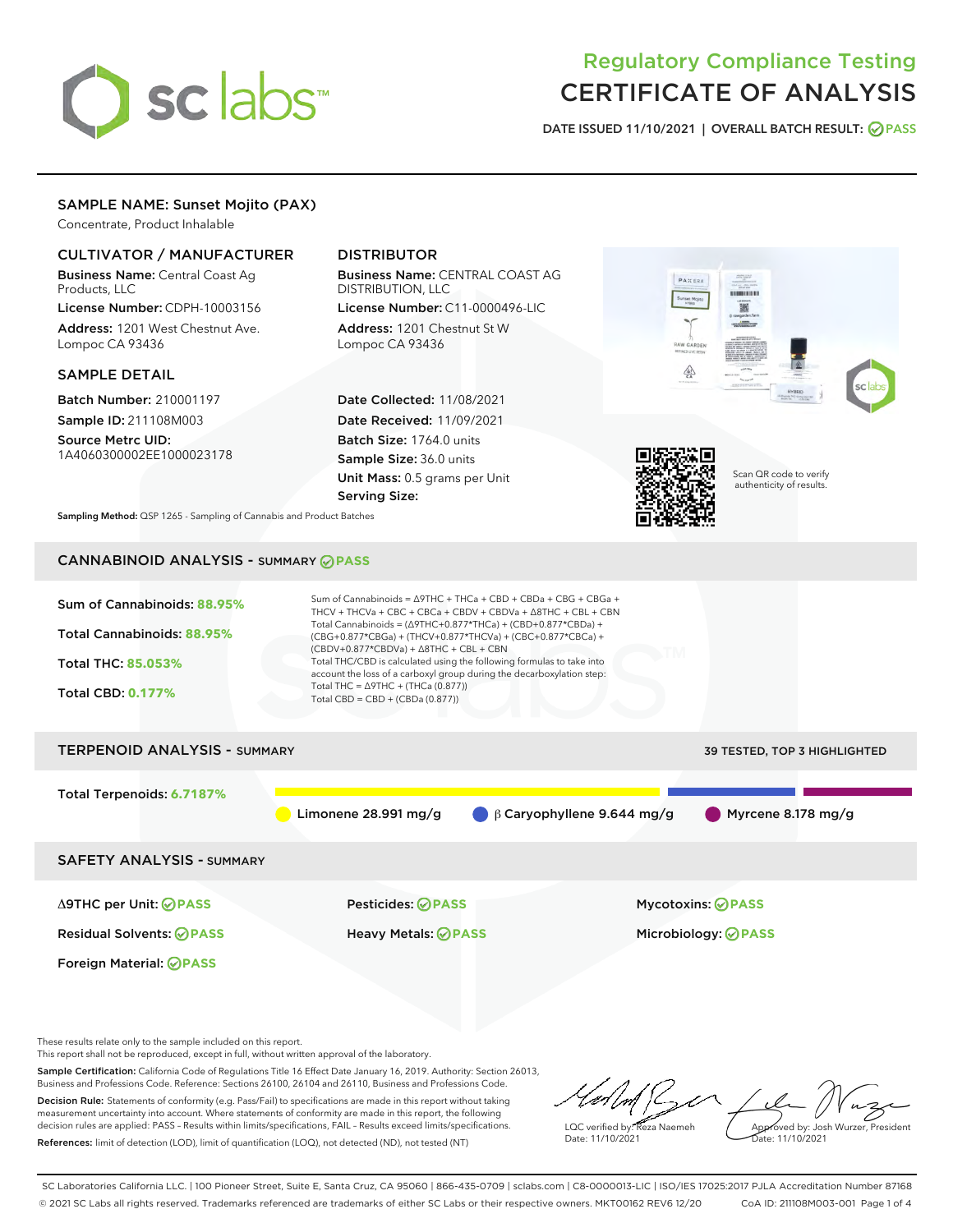



SUNSET MOJITO (PAX) | DATE ISSUED 11/10/2021 | OVERALL BATCH RESULT: 2 PASS

#### CANNABINOID TEST RESULTS - 11/09/2021 2 PASS

Tested by high-performance liquid chromatography with diode-array detection (HPLC-DAD). **Method:** QSP 1157 - Analysis of Cannabinoids by HPLC-DAD

#### TOTAL CANNABINOIDS: **88.95%**

Total Cannabinoids (Total THC) + (Total CBD) + (Total CBG) + (Total THCV) + (Total CBC) + (Total CBDV) + ∆8THC + CBL + CBN

TOTAL THC: **85.053%** Total THC (∆9THC+0.877\*THCa)

TOTAL CBD: **0.177%**

Total CBD (CBD+0.877\*CBDa)

TOTAL CBG: 2.058% Total CBG (CBG+0.877\*CBGa)

TOTAL THCV: 1.46% Total THCV (THCV+0.877\*THCVa)

TOTAL CBC: ND Total CBC (CBC+0.877\*CBCa)

TOTAL CBDV: ND Total CBDV (CBDV+0.877\*CBDVa)

| <b>COMPOUND</b>            | LOD/LOQ<br>(mg/g) | <b>MEASUREMENT</b><br><b>UNCERTAINTY</b><br>(mg/g) | <b>RESULT</b><br>(mg/g) | <b>RESULT</b><br>(%) |
|----------------------------|-------------------|----------------------------------------------------|-------------------------|----------------------|
| <b>A9THC</b>               | 0.06 / 0.26       | ±29.258                                            | 850.53                  | 85.053               |
| <b>CBG</b>                 | 0.06/0.19         | ±0.811                                             | 20.58                   | 2.058                |
| <b>THCV</b>                | 0.1/0.2           | ±0.73                                              | 14.6                    | 1.46                 |
| <b>CBN</b>                 | 0.1/0.3           | ±0.13                                              | 2.0                     | 0.20                 |
| <b>CBD</b>                 | 0.07/0.29         | ±0.082                                             | 1.77                    | 0.177                |
| $\triangle$ 8THC           | 0.1/0.4           | N/A                                                | <b>ND</b>               | <b>ND</b>            |
| <b>THCa</b>                | 0.05/0.14         | N/A                                                | <b>ND</b>               | <b>ND</b>            |
| <b>THCVa</b>               | 0.07 / 0.20       | N/A                                                | <b>ND</b>               | <b>ND</b>            |
| <b>CBDa</b>                | 0.02/0.19         | N/A                                                | <b>ND</b>               | <b>ND</b>            |
| <b>CBDV</b>                | 0.04 / 0.15       | N/A                                                | <b>ND</b>               | <b>ND</b>            |
| <b>CBDVa</b>               | 0.03/0.53         | N/A                                                | <b>ND</b>               | <b>ND</b>            |
| <b>CBGa</b>                | 0.1 / 0.2         | N/A                                                | <b>ND</b>               | <b>ND</b>            |
| <b>CBL</b>                 | 0.06 / 0.24       | N/A                                                | <b>ND</b>               | <b>ND</b>            |
| <b>CBC</b>                 | 0.2 / 0.5         | N/A                                                | <b>ND</b>               | <b>ND</b>            |
| <b>CBCa</b>                | 0.07 / 0.28       | N/A                                                | <b>ND</b>               | <b>ND</b>            |
| <b>SUM OF CANNABINOIDS</b> |                   |                                                    | 889.5 mg/g              | 88.95%               |

#### **UNIT MASS: 0.5 grams per Unit**

| ∆9THC per Unit                        | 1120 per-package limit | 425.26 mg/unit | <b>PASS</b> |
|---------------------------------------|------------------------|----------------|-------------|
| <b>Total THC per Unit</b>             |                        | 425.26 mg/unit |             |
| <b>CBD</b> per Unit                   |                        | $0.88$ mg/unit |             |
| <b>Total CBD per Unit</b>             |                        | $0.88$ mg/unit |             |
| Sum of Cannabinoids<br>per Unit       |                        | 444.8 mg/unit  |             |
| <b>Total Cannabinoids</b><br>per Unit |                        | 444.7 mg/unit  |             |

| <b>COMPOUND</b>         | LOD/LOQ<br>(mg/g) | ASUREIVI<br><b>UNCERTAINTY</b><br>(mg/g) | <b>RESULT</b><br>(mg/g)                         | <b>RESULT</b><br>$(\%)$ |
|-------------------------|-------------------|------------------------------------------|-------------------------------------------------|-------------------------|
| Limonene                | 0.005 / 0.016     | ±0.4146                                  | 28.991                                          | 2.8991                  |
| $\beta$ Caryophyllene   | 0.004 / 0.012     | ±0.3433                                  | 9.644                                           | 0.9644                  |
| <b>Myrcene</b>          | 0.008 / 0.025     | ±0.1055                                  | 8.178                                           | 0.8178                  |
| $\beta$ Pinene          | 0.004 / 0.014     | ±0.0511                                  | 4.443                                           | 0.4443                  |
| $\alpha$ Pinene         | 0.005 / 0.017     | ±0.0285                                  | 3.311                                           | 0.3311                  |
| $\alpha$ Humulene       | 0.009 / 0.029     | ±0.0824                                  | 2.566                                           | 0.2566                  |
| Ocimene                 | 0.011 / 0.038     | ±0.0732                                  | 2.281                                           | 0.2281                  |
| Linalool                | 0.009 / 0.032     | ±0.0697                                  | 1.833                                           | 0.1833                  |
| Fenchol                 | 0.010 / 0.034     | ±0.0545                                  | 1.407                                           | 0.1407                  |
| Terpinolene             | 0.008 / 0.026     | ±0.0286                                  | 1.393                                           | 0.1393                  |
| Terpineol               | 0.016 / 0.055     | ±0.0529                                  | 0.862                                           | 0.0862                  |
| Camphene                | 0.005 / 0.015     | ±0.0065                                  | 0.563                                           | 0.0563                  |
| Fenchone                | 0.009 / 0.028     | ±0.0102                                  | 0.349                                           | 0.0349                  |
| trans-ß-Farnesene       | 0.008 / 0.025     | ±0.0082                                  | 0.231                                           | 0.0231                  |
| <b>Borneol</b>          | 0.005 / 0.016     | ±0.0097                                  | 0.230                                           | 0.0230                  |
| Citronellol             | 0.003 / 0.010     | ±0.0109                                  | 0.224                                           | 0.0224                  |
| Valencene               | 0.009 / 0.030     | ±0.0103                                  | 0.150                                           | 0.0150                  |
| $\alpha$ Bisabolol      | 0.008 / 0.026     | ±0.0070                                  | 0.131                                           | 0.0131                  |
| $\alpha$ Phellandrene   | 0.006 / 0.020     | ±0.0008                                  | 0.061                                           | 0.0061                  |
| $\gamma$ Terpinene      | 0.006 / 0.018     | ±0.0010                                  | 0.060                                           | 0.0060                  |
| Guaiol                  | 0.009 / 0.030     | ±0.0027                                  | 0.058                                           | 0.0058                  |
| Nerolidol               | 0.009 / 0.028     | ±0.0036                                  | 0.057                                           | 0.0057                  |
| $\alpha$ Terpinene      | 0.005 / 0.017     | ±0.0007                                  | 0.046                                           | 0.0046                  |
| Caryophyllene<br>Oxide  | 0.010 / 0.033     | ±0.0019                                  | 0.041                                           | 0.0041                  |
| 3 Carene                | 0.005 / 0.018     | ±0.0005                                  | 0.037                                           | 0.0037                  |
| Sabinene Hydrate        | 0.006 / 0.022     | ±0.0010                                  | 0.025                                           | 0.0025                  |
| Geraniol                | 0.002 / 0.007     | ±0.0007                                  | 0.015                                           | 0.0015                  |
| p-Cymene                | 0.005 / 0.016     | N/A                                      | <loq< th=""><th><loq< th=""></loq<></th></loq<> | <loq< th=""></loq<>     |
| Eucalyptol              | 0.006 / 0.018     | N/A                                      | <loq< th=""><th><loq< th=""></loq<></th></loq<> | <loq< th=""></loq<>     |
| Sabinene                | 0.004 / 0.014     | N/A                                      | <b>ND</b>                                       | <b>ND</b>               |
| (-)-Isopulegol          | 0.005 / 0.016     | N/A                                      | <b>ND</b>                                       | ND                      |
| Camphor                 | 0.006 / 0.019     | N/A                                      | ND                                              | ND                      |
| Isoborneol              | 0.004 / 0.012     | N/A                                      | ND                                              | ND                      |
| Menthol                 | 0.008 / 0.025     | N/A                                      | <b>ND</b>                                       | ND                      |
| Nerol                   | 0.003 / 0.011     | N/A                                      | ND                                              | ND                      |
| $R-(+)$ -Pulegone       | 0.003 / 0.011     | N/A                                      | ND                                              | ND                      |
| <b>Geranyl Acetate</b>  | 0.004 / 0.014     | N/A                                      | ND                                              | ND                      |
| $\alpha$ Cedrene        | 0.005 / 0.016     | N/A                                      | ND                                              | ND                      |
| Cedrol                  | 0.008 / 0.027     | N/A                                      | ND                                              | ND                      |
| <b>TOTAL TERPENOIDS</b> |                   |                                          | 67.187 mg/g                                     | 6.7187%                 |

SC Laboratories California LLC. | 100 Pioneer Street, Suite E, Santa Cruz, CA 95060 | 866-435-0709 | sclabs.com | C8-0000013-LIC | ISO/IES 17025:2017 PJLA Accreditation Number 87168 © 2021 SC Labs all rights reserved. Trademarks referenced are trademarks of either SC Labs or their respective owners. MKT00162 REV6 12/20 CoA ID: 211108M003-001 Page 2 of 4

# TERPENOID TEST RESULTS - 11/10/2021

Terpene analysis utilizing gas chromatography-flame ionization detection (GC-FID). **Method:** QSP 1192 - Analysis of Terpenoids by GC-FID

MEACUREMENT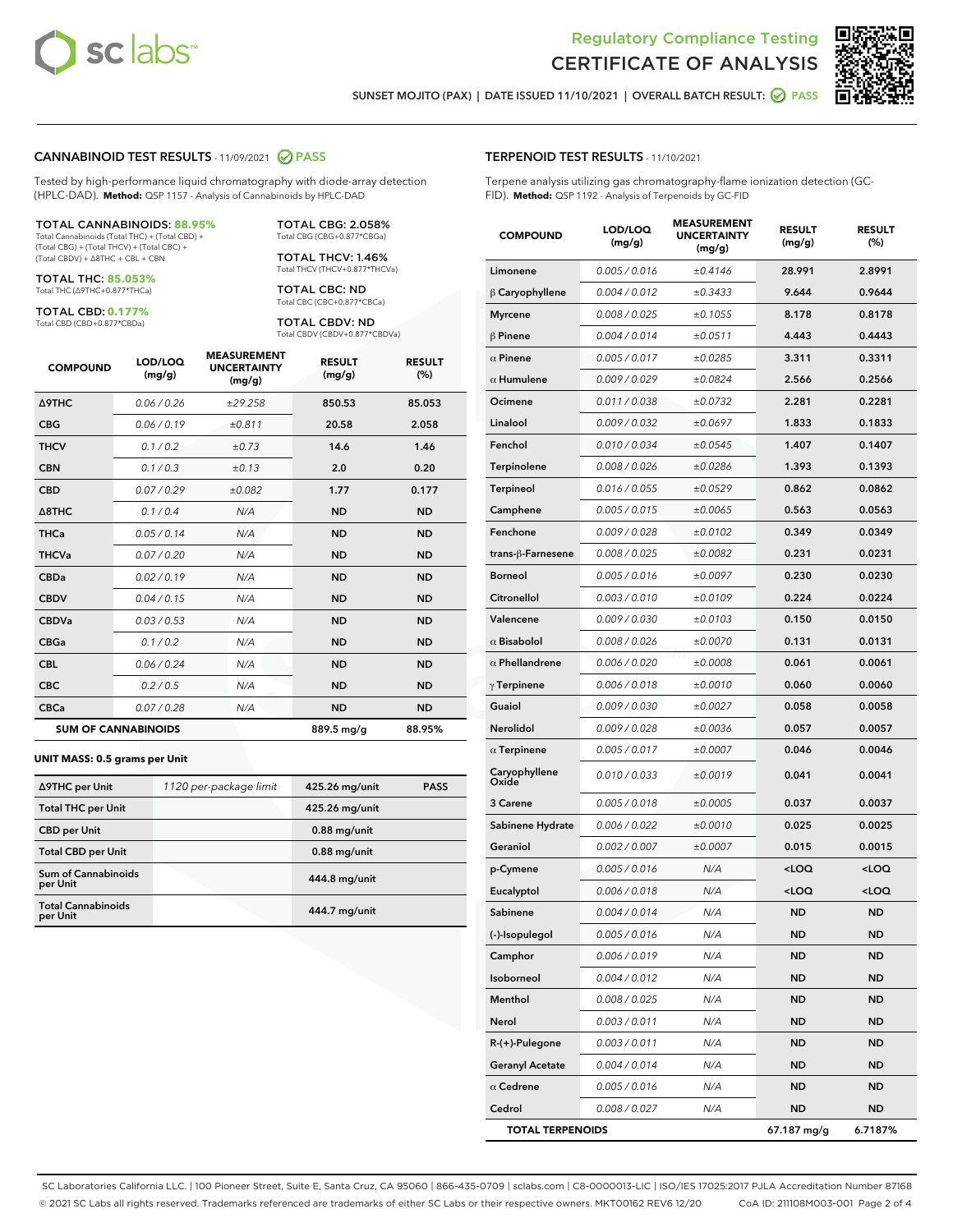



SUNSET MOJITO (PAX) | DATE ISSUED 11/10/2021 | OVERALL BATCH RESULT:  $\bigcirc$  PASS

# CATEGORY 1 PESTICIDE TEST RESULTS - 11/10/2021 2 PASS

Pesticide and plant growth regulator analysis utilizing high-performance liquid chromatography-mass spectrometry (HPLC-MS) or gas chromatography-mass spectrometry (GC-MS). \*GC-MS utilized where indicated. **Method:** QSP 1212 - Analysis of Pesticides and Mycotoxins by LC-MS or QSP 1213 - Analysis of Pesticides by GC-MS

| <b>COMPOUND</b>             | LOD/LOQ<br>$(\mu g/g)$ | <b>ACTION</b><br><b>LIMIT</b><br>$(\mu q/q)$ | <b>MEASUREMENT</b><br><b>UNCERTAINTY</b><br>$(\mu g/g)$ | <b>RESULT</b><br>$(\mu g/g)$ | <b>RESULT</b> |
|-----------------------------|------------------------|----------------------------------------------|---------------------------------------------------------|------------------------------|---------------|
| Aldicarb                    | 0.03 / 0.08            | $\ge$ LOD                                    | N/A                                                     | <b>ND</b>                    | <b>PASS</b>   |
| Carbofuran                  | 0.02 / 0.05            | $\geq$ LOD                                   | N/A                                                     | <b>ND</b>                    | <b>PASS</b>   |
| Chlordane*                  | 0.03 / 0.08            | $\ge$ LOD                                    | N/A                                                     | <b>ND</b>                    | <b>PASS</b>   |
| Chlorfenapyr*               | 0.03/0.10              | $\geq$ LOD                                   | N/A                                                     | <b>ND</b>                    | <b>PASS</b>   |
| Chlorpyrifos                | 0.02 / 0.06            | $\ge$ LOD                                    | N/A                                                     | <b>ND</b>                    | <b>PASS</b>   |
| Coumaphos                   | 0.02 / 0.07            | $\ge$ LOD                                    | N/A                                                     | <b>ND</b>                    | <b>PASS</b>   |
| Daminozide                  | 0.02 / 0.07            | $\ge$ LOD                                    | N/A                                                     | <b>ND</b>                    | <b>PASS</b>   |
| <b>DDVP</b><br>(Dichlorvos) | 0.03/0.09              | $\ge$ LOD                                    | N/A                                                     | <b>ND</b>                    | <b>PASS</b>   |
| Dimethoate                  | 0.03 / 0.08            | $\ge$ LOD                                    | N/A                                                     | <b>ND</b>                    | <b>PASS</b>   |
| Ethoprop(hos)               | 0.03/0.10              | $\ge$ LOD                                    | N/A                                                     | <b>ND</b>                    | <b>PASS</b>   |
| Etofenprox                  | 0.02/0.06              | $>$ LOD                                      | N/A                                                     | <b>ND</b>                    | <b>PASS</b>   |
| Fenoxycarb                  | 0.03 / 0.08            | $\ge$ LOD                                    | N/A                                                     | <b>ND</b>                    | <b>PASS</b>   |
| Fipronil                    | 0.03/0.08              | $>$ LOD                                      | N/A                                                     | <b>ND</b>                    | <b>PASS</b>   |
| Imazalil                    | 0.02 / 0.06            | $\ge$ LOD                                    | N/A                                                     | <b>ND</b>                    | <b>PASS</b>   |
| Methiocarb                  | 0.02 / 0.07            | $\ge$ LOD                                    | N/A                                                     | <b>ND</b>                    | <b>PASS</b>   |
| Methyl<br>parathion         | 0.03/0.10              | $>$ LOD                                      | N/A                                                     | <b>ND</b>                    | <b>PASS</b>   |
| <b>Mevinphos</b>            | 0.03/0.09              | $>$ LOD                                      | N/A                                                     | <b>ND</b>                    | <b>PASS</b>   |
| Paclobutrazol               | 0.02 / 0.05            | $>$ LOD                                      | N/A                                                     | <b>ND</b>                    | <b>PASS</b>   |
| Propoxur                    | 0.03/0.09              | $\ge$ LOD                                    | N/A                                                     | <b>ND</b>                    | <b>PASS</b>   |
| Spiroxamine                 | 0.03 / 0.08            | $\ge$ LOD                                    | N/A                                                     | <b>ND</b>                    | <b>PASS</b>   |
| Thiacloprid                 | 0.03/0.10              | $\ge$ LOD                                    | N/A                                                     | <b>ND</b>                    | <b>PASS</b>   |

#### CATEGORY 2 PESTICIDE TEST RESULTS - 11/10/2021 @ PASS

| <b>COMPOUND</b>          | LOD/LOQ<br>$(\mu g/g)$ | <b>ACTION</b><br><b>LIMIT</b><br>$(\mu g/g)$ | <b>MEASUREMENT</b><br><b>UNCERTAINTY</b><br>$(\mu g/g)$ | <b>RESULT</b><br>$(\mu g/g)$ | <b>RESULT</b> |
|--------------------------|------------------------|----------------------------------------------|---------------------------------------------------------|------------------------------|---------------|
| Abamectin                | 0.03/0.10              | 0.1                                          | N/A                                                     | <b>ND</b>                    | <b>PASS</b>   |
| Acephate                 | 0.02/0.07              | 0.1                                          | N/A                                                     | <b>ND</b>                    | <b>PASS</b>   |
| Acequinocyl              | 0.02/0.07              | 0.1                                          | N/A                                                     | <b>ND</b>                    | <b>PASS</b>   |
| Acetamiprid              | 0.02/0.05              | 0.1                                          | N/A                                                     | <b>ND</b>                    | <b>PASS</b>   |
| Azoxystrobin             | 0.02/0.07              | 0.1                                          | N/A                                                     | <b>ND</b>                    | <b>PASS</b>   |
| <b>Bifenazate</b>        | 0.01/0.04              | 0.1                                          | N/A                                                     | <b>ND</b>                    | <b>PASS</b>   |
| <b>Bifenthrin</b>        | 0.02 / 0.05            | 3                                            | N/A                                                     | <b>ND</b>                    | <b>PASS</b>   |
| <b>Boscalid</b>          | 0.03/0.09              | 0.1                                          | N/A                                                     | <b>ND</b>                    | <b>PASS</b>   |
| Captan                   | 0.19/0.57              | 0.7                                          | N/A                                                     | <b>ND</b>                    | <b>PASS</b>   |
| Carbaryl                 | 0.02/0.06              | 0.5                                          | N/A                                                     | <b>ND</b>                    | <b>PASS</b>   |
| Chlorantranilip-<br>role | 0.04/0.12              | 10                                           | N/A                                                     | <b>ND</b>                    | <b>PASS</b>   |
| Clofentezine             | 0.03/0.09              | 0.1                                          | N/A                                                     | <b>ND</b>                    | <b>PASS</b>   |

| <b>COMPOUND</b>               | LOD/LOQ<br>$(\mu g/g)$ | <b>ACTION</b><br>LIMIT<br>(µg/g) | <b>MEASUREMENT</b><br><b>UNCERTAINTY</b><br>(µg/g) | <b>RESULT</b><br>$(\mu g/g)$ | <b>RESULT</b> |
|-------------------------------|------------------------|----------------------------------|----------------------------------------------------|------------------------------|---------------|
| Cyfluthrin                    | 0.12 / 0.38            | $\overline{c}$                   | N/A                                                | ND                           | <b>PASS</b>   |
| Cypermethrin                  | 0.11 / 0.32            | 1                                | N/A                                                | <b>ND</b>                    | <b>PASS</b>   |
| Diazinon                      | 0.02 / 0.05            | 0.1                              | N/A                                                | <b>ND</b>                    | <b>PASS</b>   |
| Dimethomorph                  | 0.03 / 0.09            | 2                                | N/A                                                | <b>ND</b>                    | <b>PASS</b>   |
| Etoxazole                     | 0.02 / 0.06            | 0.1                              | N/A                                                | <b>ND</b>                    | <b>PASS</b>   |
| Fenhexamid                    | 0.03 / 0.09            | 0.1                              | N/A                                                | <b>ND</b>                    | <b>PASS</b>   |
| Fenpyroximate                 | 0.02 / 0.06            | 0.1                              | N/A                                                | <b>ND</b>                    | <b>PASS</b>   |
| Flonicamid                    | 0.03 / 0.10            | 0.1                              | N/A                                                | <b>ND</b>                    | <b>PASS</b>   |
| Fludioxonil                   | 0.03/0.10              | 0.1                              | N/A                                                | <b>ND</b>                    | <b>PASS</b>   |
| Hexythiazox                   | 0.02 / 0.07            | 0.1                              | N/A                                                | <b>ND</b>                    | <b>PASS</b>   |
| Imidacloprid                  | 0.04 / 0.11            | 5                                | N/A                                                | <b>ND</b>                    | <b>PASS</b>   |
| Kresoxim-methyl               | 0.02 / 0.07            | 0.1                              | N/A                                                | <b>ND</b>                    | <b>PASS</b>   |
| <b>Malathion</b>              | 0.03 / 0.09            | 0.5                              | N/A                                                | <b>ND</b>                    | <b>PASS</b>   |
| Metalaxyl                     | 0.02 / 0.07            | $\overline{c}$                   | N/A                                                | <b>ND</b>                    | <b>PASS</b>   |
| Methomyl                      | 0.03 / 0.10            | $\mathcal{I}$                    | N/A                                                | <b>ND</b>                    | <b>PASS</b>   |
| Myclobutanil                  | 0.03 / 0.09            | 0.1                              | N/A                                                | <b>ND</b>                    | <b>PASS</b>   |
| Naled                         | 0.02 / 0.07            | 0.1                              | N/A                                                | <b>ND</b>                    | <b>PASS</b>   |
| Oxamyl                        | 0.04 / 0.11            | 0.5                              | N/A                                                | <b>ND</b>                    | <b>PASS</b>   |
| Pentachloronitro-<br>benzene* | 0.03/0.09              | 0.1                              | N/A                                                | <b>ND</b>                    | <b>PASS</b>   |
| Permethrin                    | 0.04 / 0.12            | 0.5                              | N/A                                                | <b>ND</b>                    | <b>PASS</b>   |
| Phosmet                       | 0.03 / 0.10            | 0.1                              | N/A                                                | <b>ND</b>                    | <b>PASS</b>   |
| Piperonylbu-<br>toxide        | 0.02 / 0.07            | 3                                | N/A                                                | <b>ND</b>                    | <b>PASS</b>   |
| Prallethrin                   | 0.03 / 0.08            | 0.1                              | N/A                                                | <b>ND</b>                    | <b>PASS</b>   |
| Propiconazole                 | 0.02 / 0.07            | 0.1                              | N/A                                                | <b>ND</b>                    | <b>PASS</b>   |
| Pyrethrins                    | 0.04 / 0.12            | 0.5                              | N/A                                                | <b>ND</b>                    | <b>PASS</b>   |
| Pyridaben                     | 0.02 / 0.07            | 0.1                              | N/A                                                | <b>ND</b>                    | <b>PASS</b>   |
| Spinetoram                    | 0.02 / 0.07            | 0.1                              | N/A                                                | ND                           | <b>PASS</b>   |
| Spinosad                      | 0.02 / 0.07            | 0.1                              | N/A                                                | <b>ND</b>                    | <b>PASS</b>   |
| Spiromesifen                  | 0.02 / 0.05            | 0.1                              | N/A                                                | <b>ND</b>                    | <b>PASS</b>   |
| Spirotetramat                 | 0.02 / 0.06            | 0.1                              | N/A                                                | <b>ND</b>                    | <b>PASS</b>   |
| Tebuconazole                  | 0.02 / 0.07            | 0.1                              | N/A                                                | ND                           | <b>PASS</b>   |
| Thiamethoxam                  | 0.03 / 0.10            | 5                                | N/A                                                | <b>ND</b>                    | <b>PASS</b>   |
| Trifloxystrobin               | 0.03 / 0.08            | 0.1                              | N/A                                                | <b>ND</b>                    | <b>PASS</b>   |

SC Laboratories California LLC. | 100 Pioneer Street, Suite E, Santa Cruz, CA 95060 | 866-435-0709 | sclabs.com | C8-0000013-LIC | ISO/IES 17025:2017 PJLA Accreditation Number 87168 © 2021 SC Labs all rights reserved. Trademarks referenced are trademarks of either SC Labs or their respective owners. MKT00162 REV6 12/20 CoA ID: 211108M003-001 Page 3 of 4